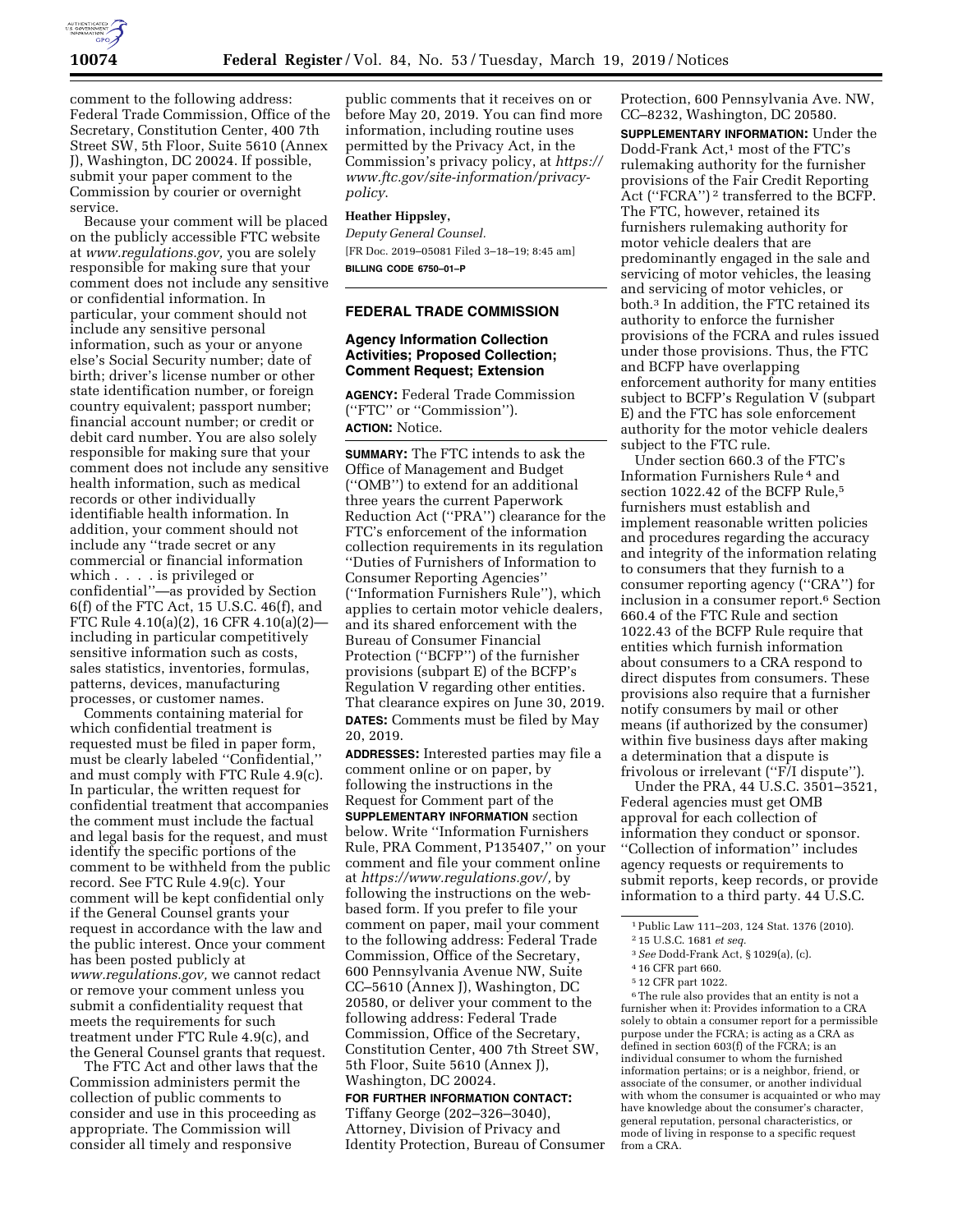3502(3); 5 CFR 1320.3(c). The FTC is seeking renewed clearance for its assumed share of the estimated PRA burden regarding the information furnisher requirements under the FTC and BCFP Rules.

## **Burden Statement**

The FTC last submitted to OMB and received approval for its burden estimates for these furnisher rules on May 10, 2016. The discussion below updates and refines that analytical framework for purposes of renewing this PRA clearance.

The FTC's currently cleared burden totals are 10,607 hours with \$488,148 in associated labor costs.7 The newly revised estimates are 17,055 hours with \$878,307 in associated labor costs. The estimated number of furnishers affected by the rules has increased from 3,986 to 7,210.8 The estimated number of hours needed to comply remains unchanged. The labor cost estimates have been revised based on updated data. Estimated capital/non-labor costs remain \$0 because the affected entities are already likely to have the necessary supplies and/or equipment (*e.g.,* offices and computers) for the information collections within the Rule. The details that follow calculate the FTC's revised burden hours estimates and updated labor cost estimates.

5,920 other entities = 7,210 respondents for the FTC's burden calculations.

*Section 660.3 of FTC Rule/Section 1022.42 of BCFP Rule* 

A. Burden Hours

Yearly recurring burden of 2 hours for training 9 to help ensure continued compliance regarding written policies and procedures for the accuracy and integrity of the information furnished to a CRA about consumers.

7,210 respondents  $\times$  2 hours for training = 14,420 hours

B. Labor Costs

Labor costs are derived by applying appropriate estimated hourly cost figures to the burden hours described above. The FTC assumes that respondents will use managerial and/or professional technical personnel to train company employees in order to foster continued compliance with the information furnisher requirements under the FTC and BCFP Rules.

 $14,420$  hours  $\times$  \$56.58<sup>10</sup> = \$815,884

*Section 660.4 of FTC Rule/Section 1022.43 of BCFP Rule* 

#### A. Burden Hours

No recurring burden hours other than that necessary to prepare and distribute F/I notices (estimate: 14 minutes per notice <sup>11</sup>).

- 1. 21,720 total F/I disputes 12
- 2. Motor vehicle dealer only furnisher disputes is assumed to be 4% of the total:  $21,720 \times .04 = 869$  F/I disputes<sup>13</sup>

10*[http://www.bls.gov/news.release/](http://www.bls.gov/news.release/ocwage.nr0.htm)  [ocwage.nr0.htm:](http://www.bls.gov/news.release/ocwage.nr0.htm)* ''Occupational Employment and Wages—May 2017,'' Bureau of Labor Statistics, U.S. Department of Labor, released March 30, 2018, Table 1 (''National employment and wage data from the Occupational Employment Statistics survey by occupation, May 2017) (hereinafter, ''BLS Table 1''). *See* mean hourly wage for ''Training and Development Managers.''

- 11 74 FR at 31505.
- 12 *Id.* at 31506 n.58.

 $^{13}\mathrm{FTC}$  staff believes that 4% is a reasonable estimate based on recent data. See ''Key Dimensions and Processes in the U.S. Credit Reporting System: A review of how the nation's largest credit bureaus handle consumer data,'' December 2012, pp. 14, 29, 31, 34. The BCFP report noted that almost 40% of all consumer disputes at the nationwide CRAs, on average, can be linked to collections. It stated that collection trade lines generate significantly higher numbers of consumer disputes than other types of trade lines—specifically, four times higher than auto-related dispute rates. These figures seem to suggest that almost 10% of all consumer disputes at the nationwide CRAs, on average, can be linked to auto-related disputes. When the FTC issued its final Rule, FTC staff estimated that 40% of direct disputes would result in the sending of F/I dispute notices. See 74 FR 31506 n.58. The FTC's estimate of 4% is based on taking forty percent of the 10% of all consumer disputes at the nationwide CRAs, on average, linked to auto loans.

- 3. 20,851 respondents  $(21,720 869$  FTC only) ÷ by  $2 = 10,425$  F/I disputes for the FTC co-jurisdiction
- 4. 869 FTC only F/I disputes + 10,425 additional F/I disputes = 11,294 F/ I dispute notices for the FTC's jurisdiction
- 5. 11,294 F/I disputes  $\times$  14 minutes each = 2,635 hours

## B. Labor Costs

Labor costs are derived by applying appropriate estimated hourly cost figures to the burden hours described above. The FTC assumes that respondents will use skilled administrative support personnel to provide the required F/I dispute notices to consumers.

2,635 hours  $\times$  \$23.69<sup>14</sup> = \$62.423

Thus, total estimated burden under the above-noted regulatory sections is 17,055 hours and \$878,307 labor costs.

*Request for Comment:* Pursuant to Section  $3506(c)(2)(A)$  of the PRA, the FTC invites comments on: (1) Whether the disclosure requirements are necessary, including whether the information will be practically useful; (2) the accuracy of our burden estimates, including whether the methodology and assumptions used are valid; (3) how to improve the quality, utility, and clarity of the disclosure requirements; and (4) how to minimize the burden of providing the required information to consumers.

You can file a comment online or on paper. For the FTC to consider your comment, we must receive it on or before May 20, 2019. Write ''Information Furnishers Rule, PRA Comment, P135407'' on your comment. Postal mail addressed to the Commission is subject to delay due to heightened security screening. As a result, we encourage you to submit your comments online, or to send them to the Commission by courier or overnight service. To make sure that the Commission considers your online comment, you must file it through the *<https://www.regulations.gov>* website by following the instructions on the webbased form provided. Your comment including your name and your state will be placed on the public record of this proceeding, including the *[https://](https://www.regulations.gov) [www.regulations.gov](https://www.regulations.gov)* website. As a matter of discretion, the Commission tries to remove individuals' home

<sup>7</sup>OMB Control No. 3084–0144.

<sup>8</sup>The BCFP estimates that there are 16,000 furnishers, excluding motor vehicle dealers that are subject to the FTC's jurisdiction, with an allocation to that agency of 63% of the burden or 10,080 respondents. *See* BCFP Supporting Statement Part A, Fair Credit Reporting Act (Regulation V) 12 CFR 1022 (OMB Control Number: 3170–0002) (*[https://](https://www.reginfo.gov/public/do/PRAViewDocument?ref_nbr=201707-3170-002) [www.reginfo.gov/public/do/](https://www.reginfo.gov/public/do/PRAViewDocument?ref_nbr=201707-3170-002)  [PRAViewDocument?ref](https://www.reginfo.gov/public/do/PRAViewDocument?ref_nbr=201707-3170-002)*\_*nbr=201707-3170-002*). Allocating the remaining 37% of the burden to the FTC yields 5,920 respondents, excluding motor vehicle dealers that are subject to the FTC's jurisdiction. Based on figures obtained from the North American Industry Classification System (NAICS) Association's database of U.S. businesses, the FTC estimates that there are approximately 129,000 motor vehicle dealers determined as follows: 88,695 car dealers per NAICS data (53,549 new car dealers, 35,146 used car dealers) in addition to 4,023 Recreational Vehicle Dealers; 9,248 boat dealers; and 26,706 motorcycle, ATV/All Other Motor Vehicle Dealers. *See [https://](https://www.naics.com/six-digit-naics/?code=44-45) [www.naics.com/six-digit-naics/?code=44-45.](https://www.naics.com/six-digit-naics/?code=44-45)* It is difficult to determine precisely the number of motor vehicle dealers that are subject to the FTC's jurisdiction and that are furnishers. Given the restrictions in section 1029(a) of the Dodd-Frank Act that motor vehicle dealers subject to the FTC's jurisdiction are those that routinely assign consumer contracts governing retail credit to an unaffiliated third party finance source, Commission staff believes the number is *de minimis.*  Accordingly, the FTC estimates that 1% of motor vehicle dealers subject to the FTC's jurisdiction are furnishers of information to CRAs or 1,290 respondents. Thus, 1,290 motor vehicle dealers +

<sup>9</sup> 74 FR 31484, 31505 (July 1, 2009 FTC and Federal financial agencies final rules).

<sup>14</sup>The revised figure is an average of Bureau of Labor Statistics mean hourly wages for potentially analogous employee types: First-line supervisors of office and administrative support workers (\$28.14); bookkeeping, accounting, and auditing clerks (\$19.76); brokerage clerks (\$25.41); eligibility interviewers, government programs (\$21.45). See BLS Table 1. This averages to \$23.69 per hour, rounded.